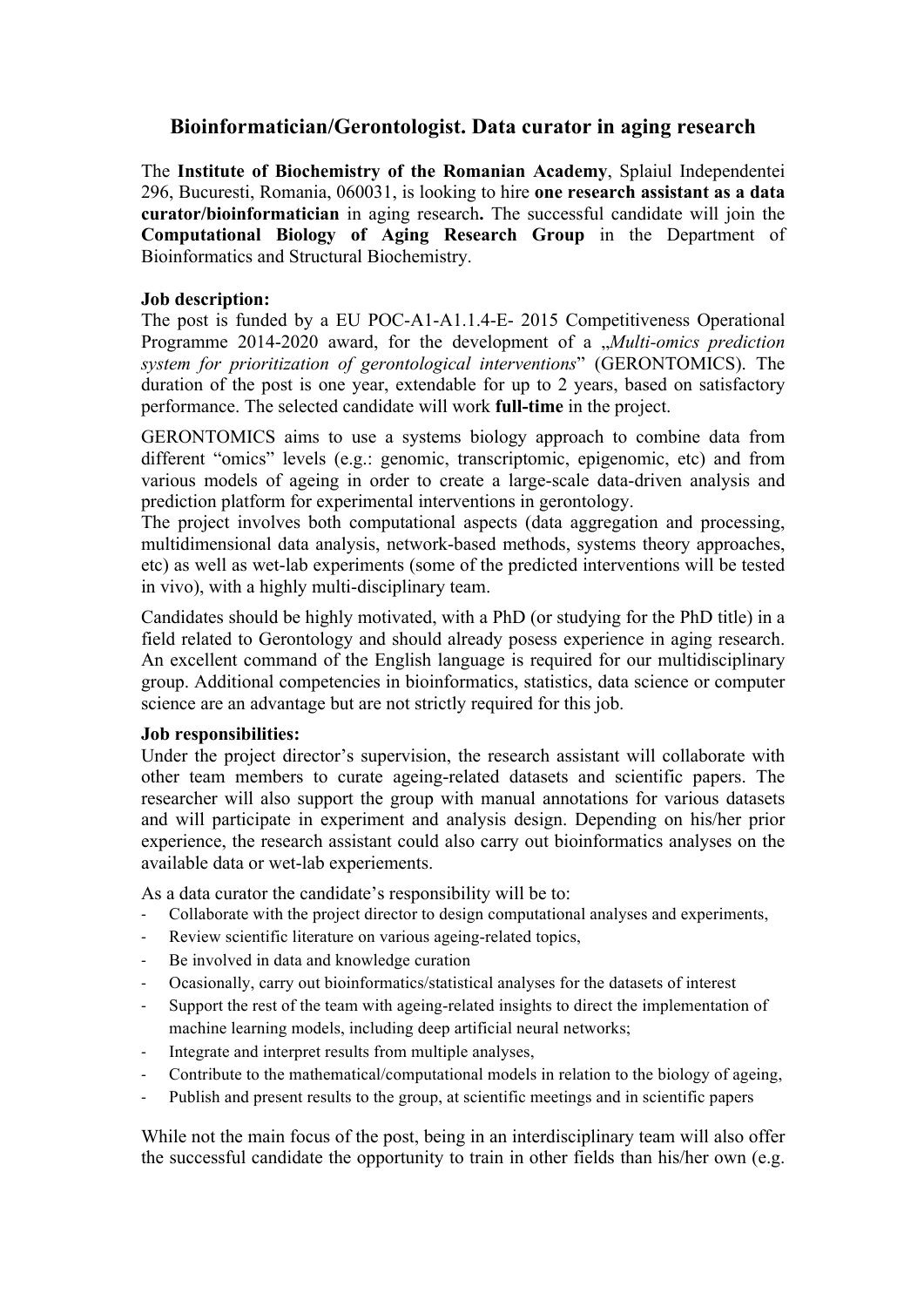theoretical and experimental biology, bioinformatics, computer science, machine learning and systems biology).

The post will require the succesful candidate to be able to present his/her work to the rest of the group and occasionally might also require him/her to attend and present at national and international meetings. Depending on the existing skill set and the candidate's career goals, attendance to various training courses could also be available.

### **Skill requirements:**

- Work experience in the field of ageing research
- Being able/open to work in a multi-disciplinary team and in a fast-paced work environment
- Excelent ability to communicate (oral/written/presentations) and work well in a team

#### *Optional but desirable skills:*

Hands-on experience in bioinformatics (additional to that in ageing research)

## **Eligibility requirements:**

- Primary degree in a field that is relevant to biology of ageing

#### **Career stage:**

Mid-stage. At least 4 years experience in ageing research – 1 position

For any formal or informal inquiries (e.g. discussing ideas of fun team building activities), prospective students and postdocs are **encouraged** to contact me by e-mail at: robi.tacutu@gmail.com.

For eligibility, the job application must include the following documents:

- Request for job application (form can be found on our website)
- Curriculum Vitae
- Copy of diploma for highest academic grade achieved
- Letter of intent
- A minimum of two letters of recommendation

*It should be noted, that upon succesful selection, the candidate might be required to provide additional documents (eg: copy of official ID, all academic diplomas, criminal records, etc) or autorized translations of these (if the official document language is not Romanian).* 

Job applications should be sent before 16:00, **22.09.2018**, by e-mail at robi.tacutu@gmail.com or directly at the Institute of Biochemistry of the Romanian Academy, Bucharest, Splaiul Independentei, nr 296, sector 6, room 307 (Human resources), for the attention of Dr. Robi Tacutu. We estimate that job interviews will take place within the next week after the job deadline, at the Institute's location (in special cases, skype interviews can also be arranged).

Job first posted on: **22.08.2018**

Group's webpage: www.aging.biochim.ro; www.aging-research.group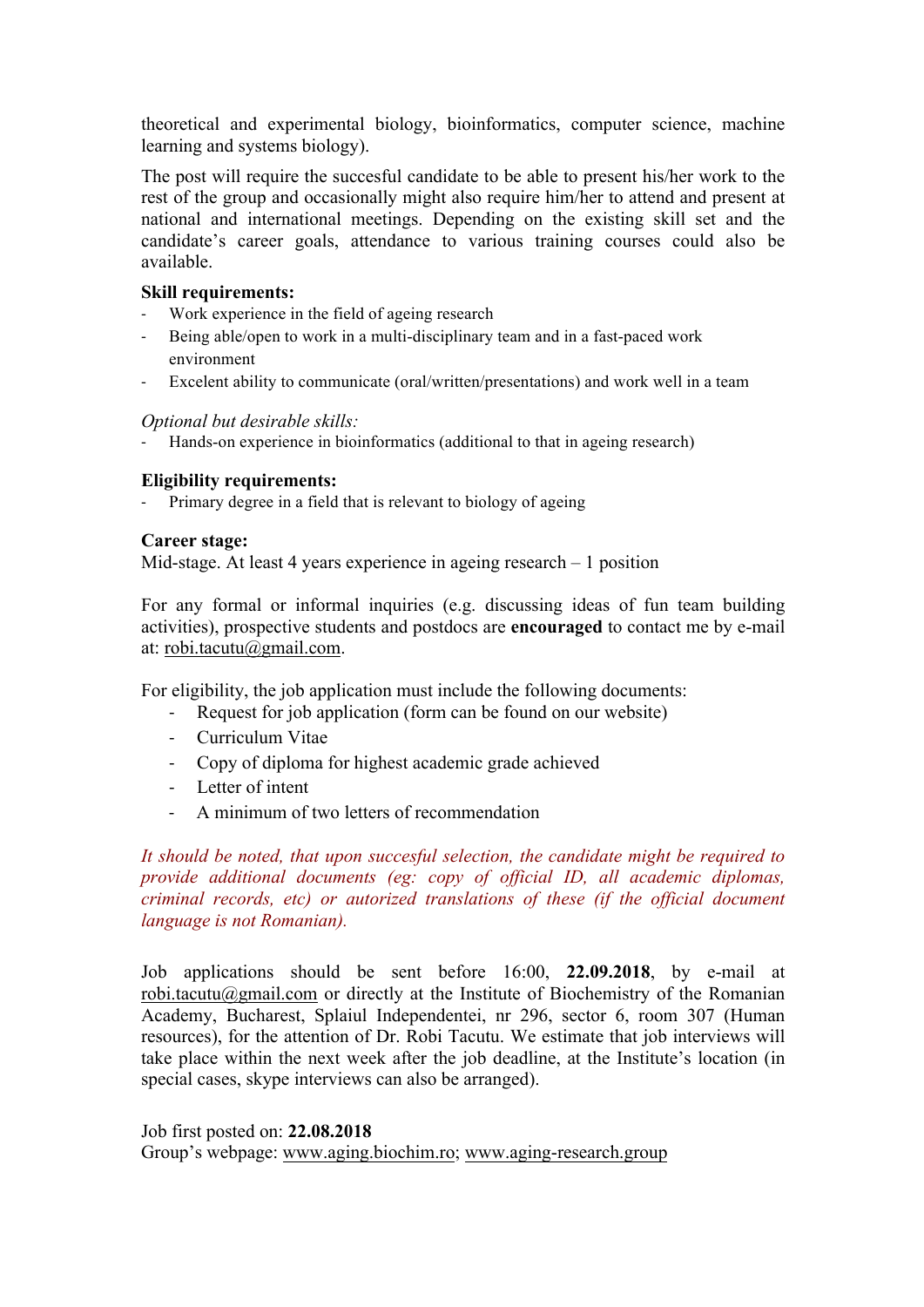# **Bioinformatician/Gerontolog. Data curator in gerontologie**

**Institutul de Biochimie al Academiei Romane**, Splaiul Independentei 296, Bucuresti, Romania, 060031, scoate la concurs **un post vacant de asistent de cercetare, cu responsabilitati de data curator/bioinformatician** in domeniul biogerontologiei**.** In urma concursului, candidatul selectat se va alatura grupului de cercetare **Biologie Computationala a Imbatranirii** in cadrul Departamentului de Bioinformatica si Biochimie Structurala.

**Descrierea postului:** Postul este finantat printr-un proiect EU POC-A1-A1.1.4-E-2015 Programul Operaţional Competitivitate 2014-2020, pentru dezvoltarea unui "*Sistem de predictie bazat pe integrare multi-omics pentru prioritizarea interventiilor gerontologice*" (GERONTOMICS). Durata proiectului este de un an, cu posibilitatea de prelungire pana la 2 ani, in baza unei performante satisfacatoare. Persoana selectata va lucra cu norma **intreaga** in cadrul proiectului.

Prin proiectul GERONTOMICS grupul nostru isi propune utilizarea metodelor de "systems biology" pentru a integra date de la diferite niveluri "omics" (e.g.: genomica, transcriptomica, epigenomica, etc), folosing o gama larga de modele de imbatranire, cu scopul de a crea o platforma computationala de analiza si predictie a interventiilor experimentale in gerontologie. Proiectul include atat aspecte computationale (agregare si procesare de date, analiza multi-dimensionala, methode de analiza de retele, metode de teoria sistemelor, etc), precum si experimente wet-lab (validarea experimentala a unui set prezis de interventii gerontologice), fiind sustinut de o echipa multi-disciplinara.

Se cauta candidati motivati de cercetare, posesori ai unei diplome de doctor (sau doctoranzi) intr-un domeniu relevant Gerontologiei. Candidatii trebuie sa aiba deja experienta in domeniul cercetarii imbatranirii. Datorita echipei cu componenta internationala, cunoasterea limbii engleze este obligatorie. Competente aditionale in bioinformatica, statistica, stiinta datelor (data science) sau informatica reprezinta un avantaj, dar nu sunt absolut necesare.

**Responsabilitati:** Sub indrumarea conducatorului de proiect, asistentul de cercetare va colabora cu ceilalti membri ai echipei pentru catalogarea seturilor relevante pentru studiul imbatranirii si a articolelor de specialitate. Asistentul de cercetare va sustine de asemenea grupul cu adnotari manuale ale diferitelor seturi de date si va participa in planificarea experimentelor si a analizelor. In functie de experienta anterioara, asistentul de cercetare va putea efectua si analize bioinformatice sau experimente de laborator relevante proiectului.

Ca data curator/bioinformatician, responsabilitatile candidatului vor fi:

- Colaborarea cu echipa pentru planificarea analizelor bioinformatice si a experimentelor,
- Review al literaturii de specialitate pe diverse subiecte relevante imbatranirii,
- Implicare in catalogarea datelor si cunostintelor colectate/obtinute in proiect,
- Ocazional, realizarea de analize bioinformatice/statistice pentru seturile de date de interes
- Sustinerea echipei cu cunostinte de biogerontologie pentru ghidarea implementarii de modele de invatare automata, inclusiv retele neuronale artificiale adanci,
- Integrarea si interpretarea rezultatelor analizelor,
- Contributia la crearea de modele matematice/computationale in biologia imbatranirii,
- Publicarea si prezentarea resultatelor in cadrul grupului, la intalniri stiintifice si in jurnale de specialitate